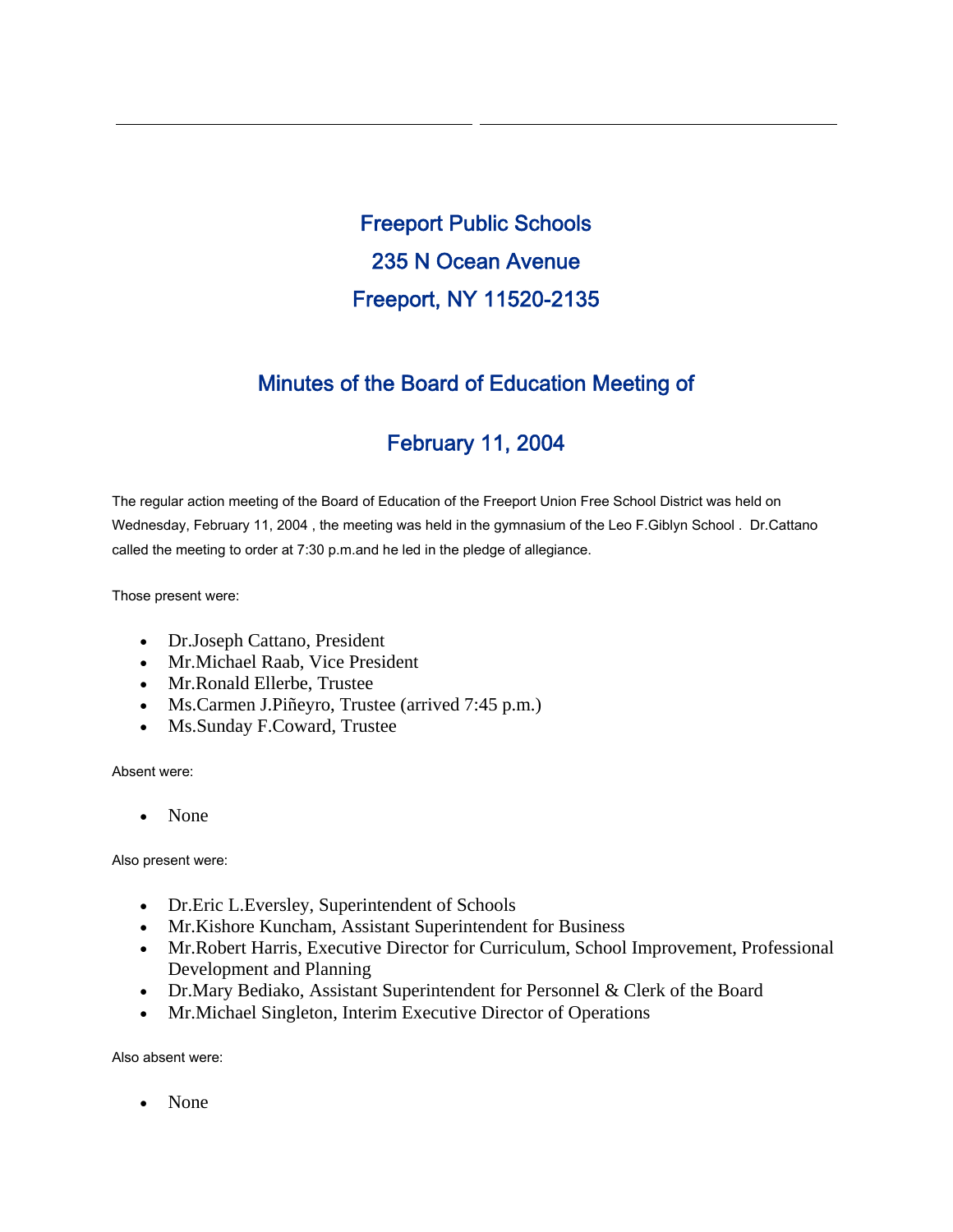The number of people in the audience at the opening of the meeting was more than 100.

### **Superintendent's Report**

The meeting began with a presentation by the Project Challenge students of Leo F.Giblyn School. The presentation included songs and speakers with the overall topic of "Unity". The students did a wonderful job and the presentation was enjoyed by all.

Dr.Eversley recognized the employees of Freeport Public Schools that have served the children of Freeport for 20 years. Those who were presented with pins and certificates for 20 years of service were:

- Debra Balk-Dubrosky
- Jeanne Frien
- Delores Galgano
- Judy Gardner
- Nela Hawthorne
- Susan Reinke
- Norma Rosenbaum
- Jackie Stanich
- Kathy Williams
- Richard Wolfsdorf
- Robert Yarmola
- Paula Zegans

Dr. Eversley then recognized the members of the Freeport High School Honor Society. The new members were inducted in to the Honor Society and the Superintendent and the Board, along with the Central Administrators and the public congratulated them for their accomplishments.

The Superintendent discussed with the Board the reinstatement of the Special Education Parent Teacher Association (SEPTA). He also informed the Board and public that all Special Education forms will be translated into Spanish.

Dr.Cattano called for a short recess at 8:40 p.m.

The meeting reconvened at 8:45 p.m.

### Questions from the Public

The public was then given the opportunity to address the Board of Education. Each speaker was allowed to address the Board for six minutes. The Board and administration addressed the comments from the public.

#### Items for Action

On a motion by Mr.Raab and a second by Mr.Ellerbe the following items, on a consent agenda, were approved unanimously. The vote was: Cattano, Coward, Ellerbe, Piñeyro and Raab.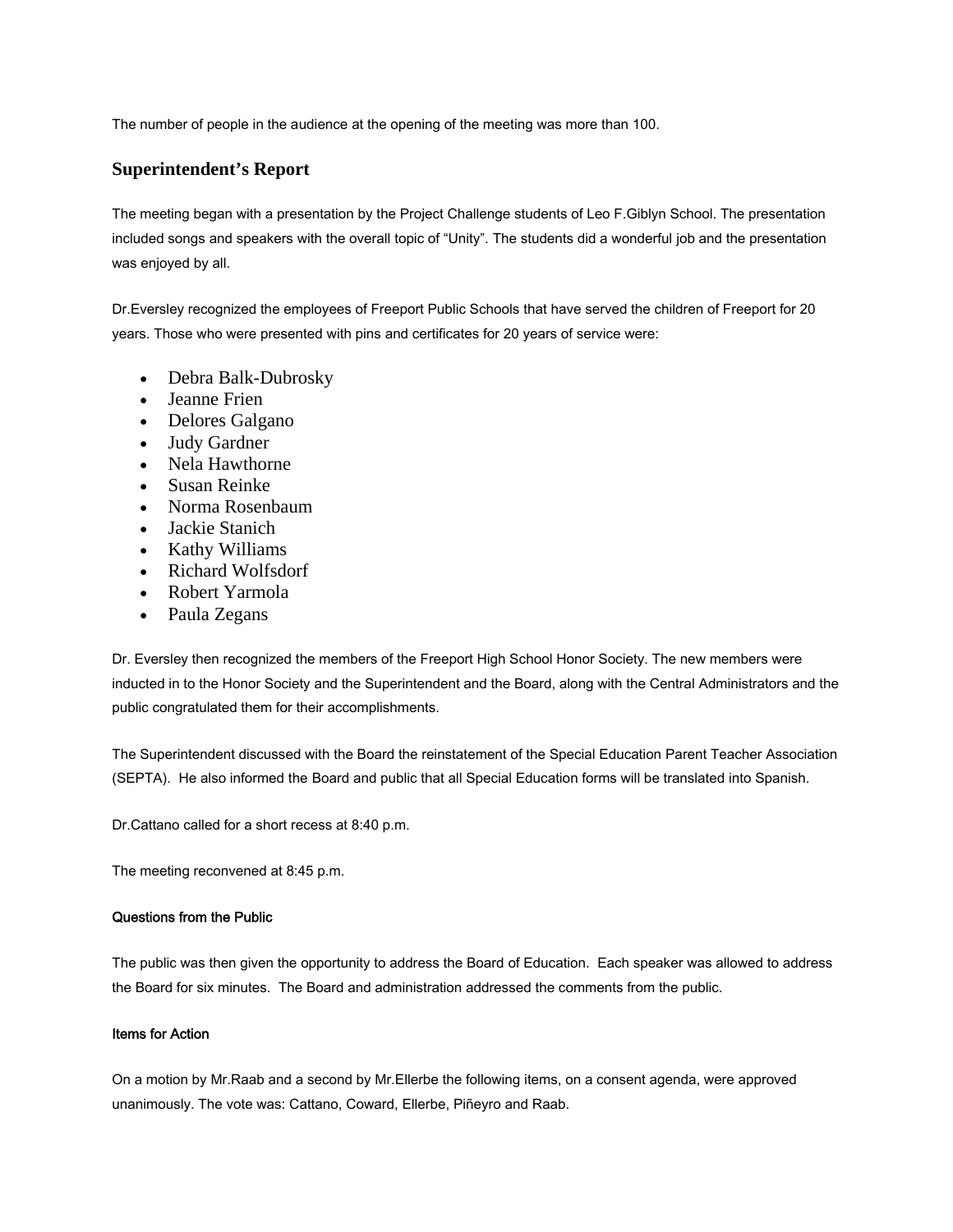### Acceptance of the Minutes

RESOLVED that the Board of Education hereby accepts the minutes of the following meetings as written:

January 7, 2004 ; January 21, 2004 ; January 25, 2004

#### Leave of Absence

RESOLVED that the Board hereby grants a request for leave as listed in the following:

- **Theresa Logatto** , full-time Teaching Assistant, effective January 14, 2004 through February 11, 2004 , for health reasons.
- **Digna Afanador** , full-time Teaching Assistant, effective January 5, 2004 through March 1, 2004 , for child care.
- **Ernesto Camps** , Head Custodian I, effective February 23, 2004 , to accept a provisional position in the District.

### Change of Status

RESOLVED that the Board of Education for the Freeport Union Free School District hereby grants a request for a change of status as listed in the following:

> • **Clara Reyna**, Food Service Worker, change to 5.5 hours per day from 4.5 hours per day.

### Resignation of Staff

RESOLVED that the Board of Education of the Freeport Union Free School District hereby accepts the letter(s) of resignation from the following staff members as listed:

- **Norris Nugent** , part-time Teaching Assistant, effective January 5, 2004.
- **Hilda Santiago** , Food Service Worker, effective January 23, 2004.
- **Aurea Chavesta,** part-time Teaching Assistant, effective January 20, 2004.
- **Donna Rusinek** , Elementary Teacher, effective January 23, 2004.

### Retirement of Staff

RESOLVED that the Board of Education of the Freeport Union Free School District hereby accepts the letter(s) of resignation for the purpose of retirement from the following staff member as listed:

- **Gerald Wilson** , Elementary Teacher, effective November 1, 2003 , after serving the children of Freeport for more than 16 years.
- **JoAnn Cook** , full-time Teaching Assistant, effective June 30, 2004 , after serving the children of Freeport for more than 30 years.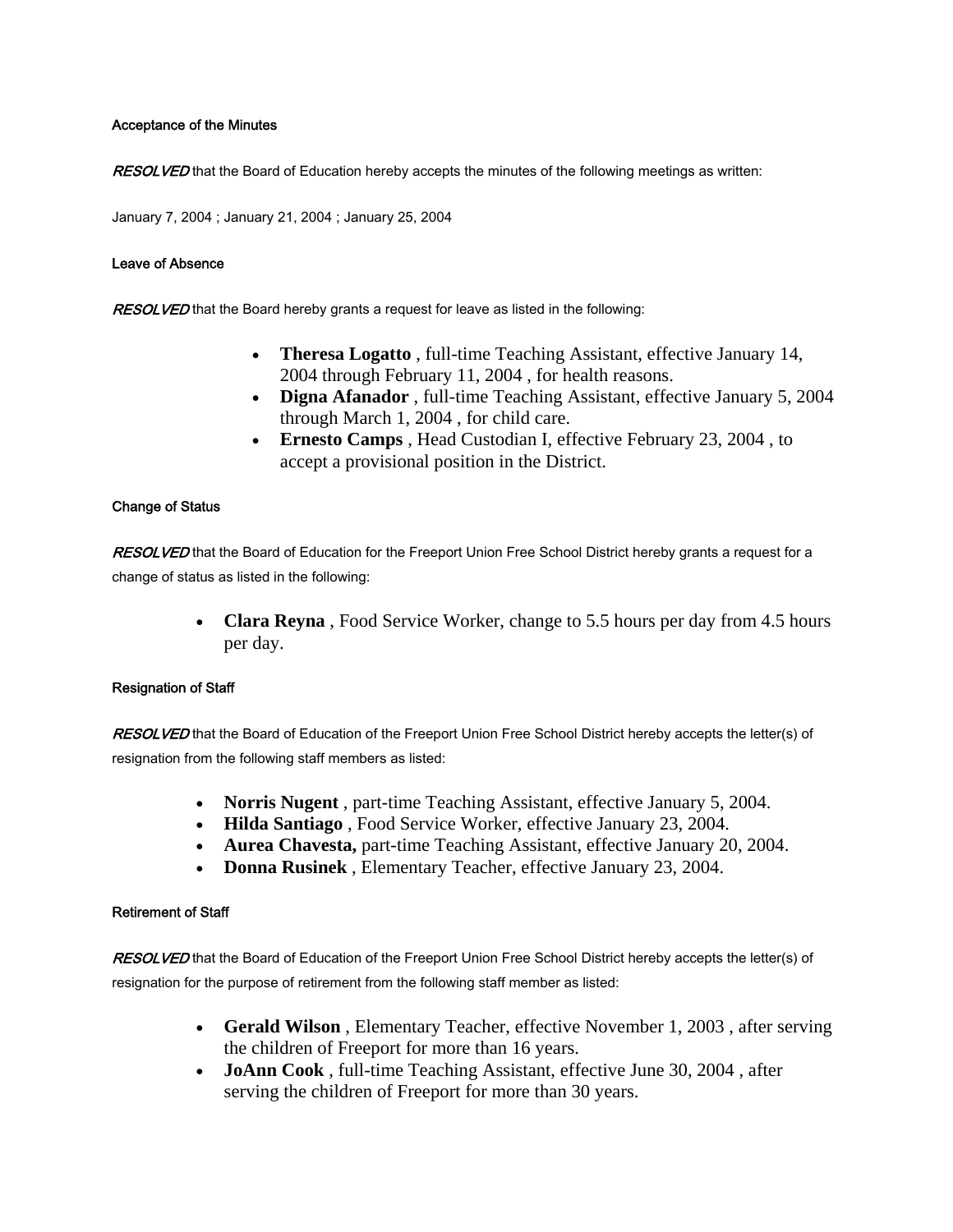• **Jo Ann Trub** , part-time Teaching Assistant, effective June 30, 2004 , after serving the children of Freeport for more than 21 years.

# **Appointment of Staff Report**

# Probationary Appointments

RESOLVED that the Board of Education of the Freeport Union Free School District, upon the recommendation of the Superintendent, hereby appoints the individuals listed in the attached Appointment of Staff Report - Probationary, in accordance with the rules of the Board of Regents. These individuals shall posses appropriate certification allowing them to serve as teachers in the public schools of New York:

- **Donna Rusinek** , Elementary Teacher, (replacing G.Wilson, retired) a probationary appointment effective January 26, 2004 through January 25, 2007.Compensation will be on step 2-2A of the U5D Schedule at \$53,759. Assignment: Archer.
- **Elizabeth D'Aiello,** School Psychologist, (replacing A.McLean, resigned) a probationary appointment effective February 23, 2004 through February 22, 2007 . Compensation will be on step 1-2A of the U5A Schedule at \$65,799. Assignment: FHS.

# Temporary Appointments

RESOLVED that the Board of Education of the Freeport Union Free School District, upon the recommendation of the Superintendent, hereby appoints the individuals listed in the attached Appointment of Staff Report - Temporary, in accordance with the rules of the Board of Regents. These individuals shall posses appropriate certification allowing them to serve as teachers in the public schools of New York .

• **Tiffany McKenna** , (replacing C.Johnson, LOA) a temporary appointment effective January 5, 2004 through June 30, 2004 . Compensation will be on step 1-1A of the U5C Schedule at \$43,670. Assignment: Atkinson

### Teacher Assistant

RESOLVED that the Board of Education of the Freeport Union Free School District, upon the recommendation of the Superintendent, hereby appoints the individuals listed in the attached Appointment of Staff Report - Teacher Assistant Category, in accordance with the rules of the Board of Regents. These individuals shall posses appropriate certification allowing them to serve as teachers in the public schools of New York:

> • **Lissette Demm**, full time Teaching Assistant, (new) a probationary appointment effective February 2, 2004 through February 1, 2007. Compensation will be according to the FTAA Contract at \$12,073. Assignment: New Visions.

### Permanent Substitute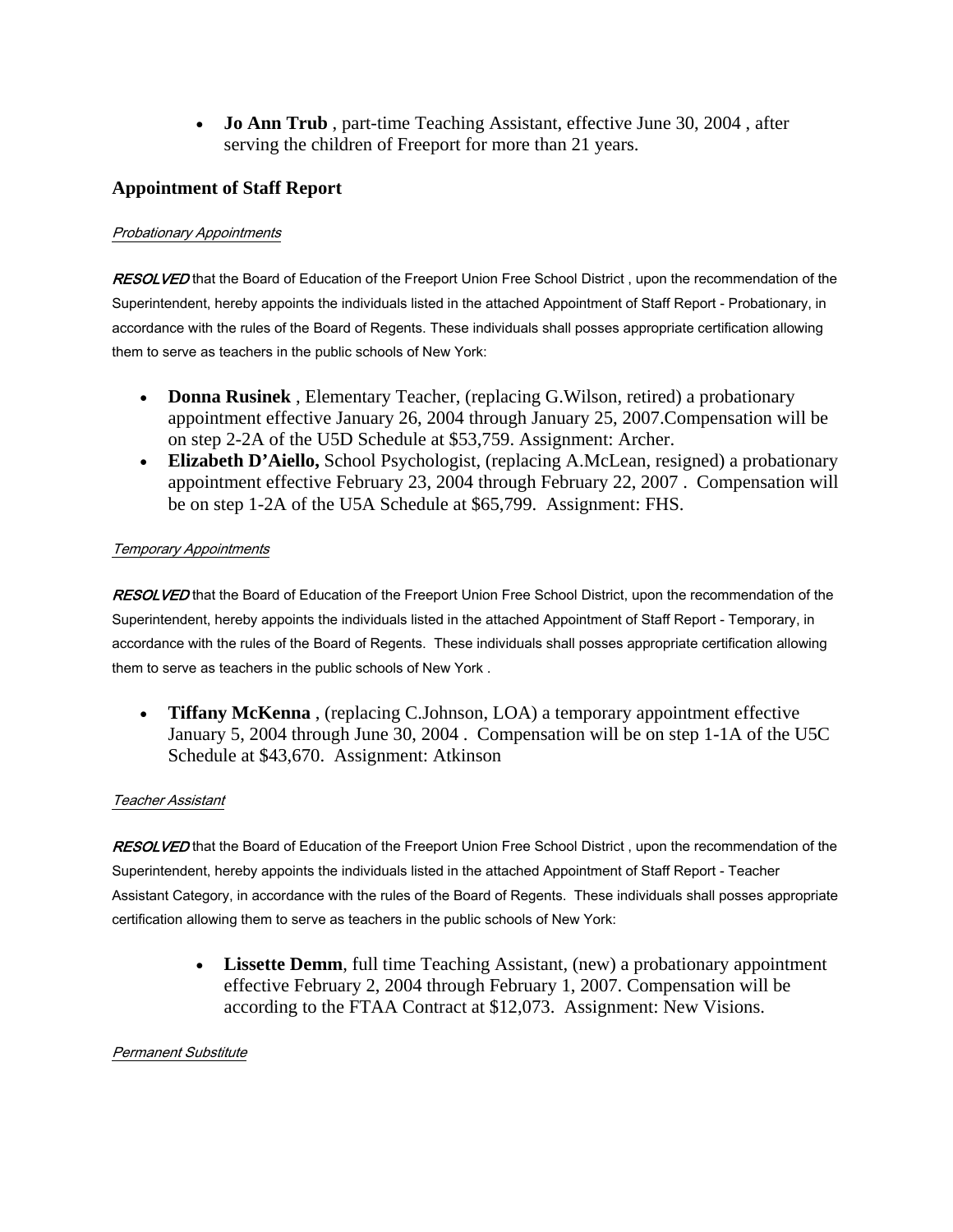RESOLVED that the Board hereby approves the permanent substitute teacher(s) as listed in the following Appointment of Staff report

> • **Cynthia Certain**, Permanent Substitute, (replacing E.Schreibman , resigned) this temporary appointment is effective January 21, 2004 through June 30, 2004. Compensation for this position will be at the Substitute Pay Rate of \$125 per day. Assignment: Dodd.

### Civil Service Category Appointments

RESOLVED that the Board of Education hereby appoints the individuals as listed in the following Appointment of Staff Report - Civil Service, in accordance with Civil Service Rules and Regulation:

- **Steven Murphy**, Maintainer, (replacing J. Randall, deceased) a probationary appointment effective January 26, 2004 for a period of 26 weeks upon Civil Service approval. Compensation will be on step 1 of the Custodial Salary Schedule at \$39,090. Assignment: Districtwide.
- **Hilda Santiago**, Cook, (replacing J. Peccerillo, retired) a probationary appointment is effective January 26, 2004 for a period of 26 weeks upon Civil Service approval. Compensation will be on step 4 of the Cafeteria (Cook) Salary Schedule at \$15,760. Assignment: Columbus .
- **Robert Sokol**, Groundskeeper, (replacing E. Camps, resigned) a probationary appointment effective February 2, 2004 for a period of 26 weeks upon Civil Service approval. Compensation will be on step 1 of the Custodial Salary Schedule at \$31,443. Assignment: Districtwide.
- **Price Breville**, Food Service Worker, (replacing F. Hermida, changed) a probationary appointment effective January 26, 2004 for a period of 26 weeks upon Civil Service approval. Compensation will be step 1 of the Cafeteria Salary Schedule at \$9,218.89. Assignment: New Visions.
- **Ernesto Camps**, Head Custodian II, (replacing R. McAllister, Jr., deceased) a provisional appointment effective February 23, 2004. Compensation will be on step 12 of the Custodial Salary Schedule at \$54,792. Assignment: Atkinson.
- **Pierre Laraque,** Food Service Worker, (replacing H. Santiago, resigned) a probationary appointment effective January 26, 2004 for a period of 26 weeks upon Civil Service approval. Compensation will be step 1 of the Cafeteria Salary Schedule at \$8,933.76. Assignment: Columbus .

### Acceptance of the Minutes on the Committees on Special Education and Preschool Special Education

RESOLVED that the Board of Education hereby accepts the minutes of the meetings of the committees on special education and preschool special education for the following dates:

December 17, 2003; January 16, 2004; January 21, 2004; January 22, 2004; January 23, 2004; January 29, 2004; February 4, 2004; and, February 5, 2004.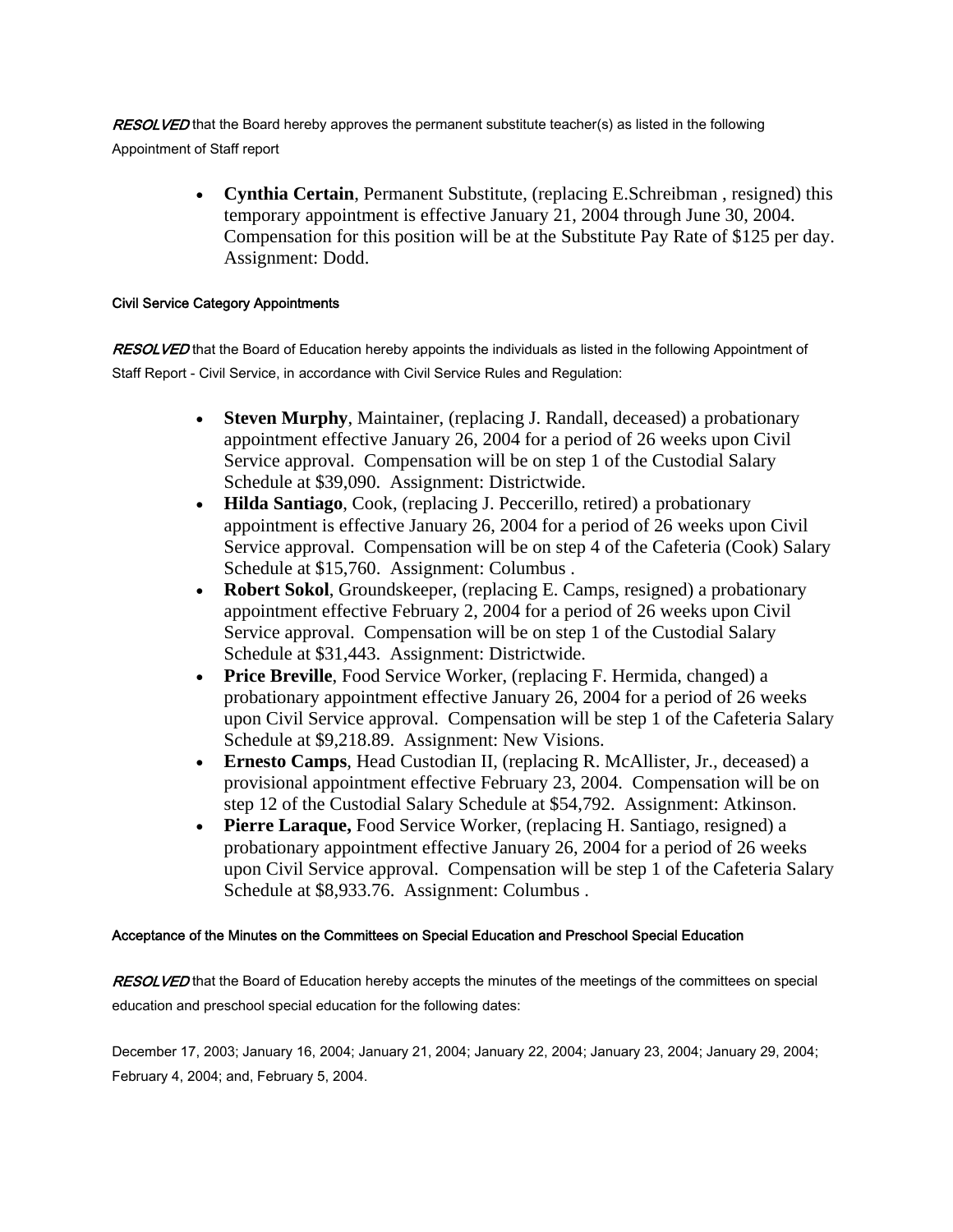# **Establishment of the Annual Meeting, the Budget Hearing and The Annual Budget Vote and Trustee Election**

*RESOLVED* that the Board of Education hereby establishes the Annual Meeting, the Budget Hearing and the Annual Budget Vote and Trustee Election as prescribed in the FOLLOWING resolution**.**

WHEREAS Chapter 644 of the Laws of the State of New York, amends the Education Law by adding a new section, 2022-a, *Vote on Monetary Matters*, which requires that a union free school district in a county with a population of one million or more, holding the election of board of education or board of trustees members, the vote upon the appropriation of the necessary funds to meet the estimated expenditures, or on propositions involving the expenditure of money, or authorizing the levy of taxes, provides that such election shall be held on the third Tuesday in May, (May 18, 2004).

AND WHEREAS this act took effect January 1, 1996, and applies to the annual meeting, annual election for board of education or board of trustee members and annual budget vote or referendum held on or after such effective date.

BE IT RESOLVED, that the Board of Education of the Freeport Union Free School District shall hold a budget hearing on May 5, 2004 at 7:30 PM.

AND BE IT FURTHER RESOLVED that the Clerk of the Board shall, and is hereby directed to, have notices of the Annual Budget Vote and Election to be held on May 18, 2004, published in the Official Papers of the District. These papers shall be *The Freeport Baldwin Leader* and *The Long Island Graphic*, two newspapers having general circulation within the District. Said publications shall be at least four times and on the dates as listed for each newspaper. The Freeport Baldwin Leader shall be March 25, April 8, April 22, and April 29, 2004, or an alternate date within the required notification period. The Long Island Graphic shall be March 24, April 7, April 21, and April 28, 2004, or an alternate date within the required notification period, and the Clerk of the Board of Education shall have notices of the May 5, 2004 Budget Hearing published in the Official Papers of the District. Said publications shall be at least four times and on the dates as listed for each newspaper. The Freeport Baldwin Leader shall be on the dates as listed for the notice of the annual budget vote and election or an alternate date within the required notification period. The Long Island Graphic shall be on the dates as listed for the notice of the annual budget vote and election or an alternate date within the required notification period.

FURTHER RESOLVED that the Board of Registration shall be open in accordance with the Laws of the State of New York every school day in the Administration Building, 235 North Ocean Avenue, between the hours of 8:30 o'clock a.m.and 3:30 o'clock p.m.(local time) until May 11, 2004, for the Annual Budget Vote and Election to be held on May 18, 2004. In addition the Board of Registration will be open May 4, 2004 and May 6, 2004 from 6:00 o'clock p.m.until 9:00 o'clock p.m.for residents to register to vote for the Annual Budget and Trustee election to be held on May 18, 2004.

FURTHER RESOLVED that this Board of Education determines that voting machines are to be used for the purpose of recording the vote at said meeting of the District to be held on May 18, 2004, between the hours of 6 o'clock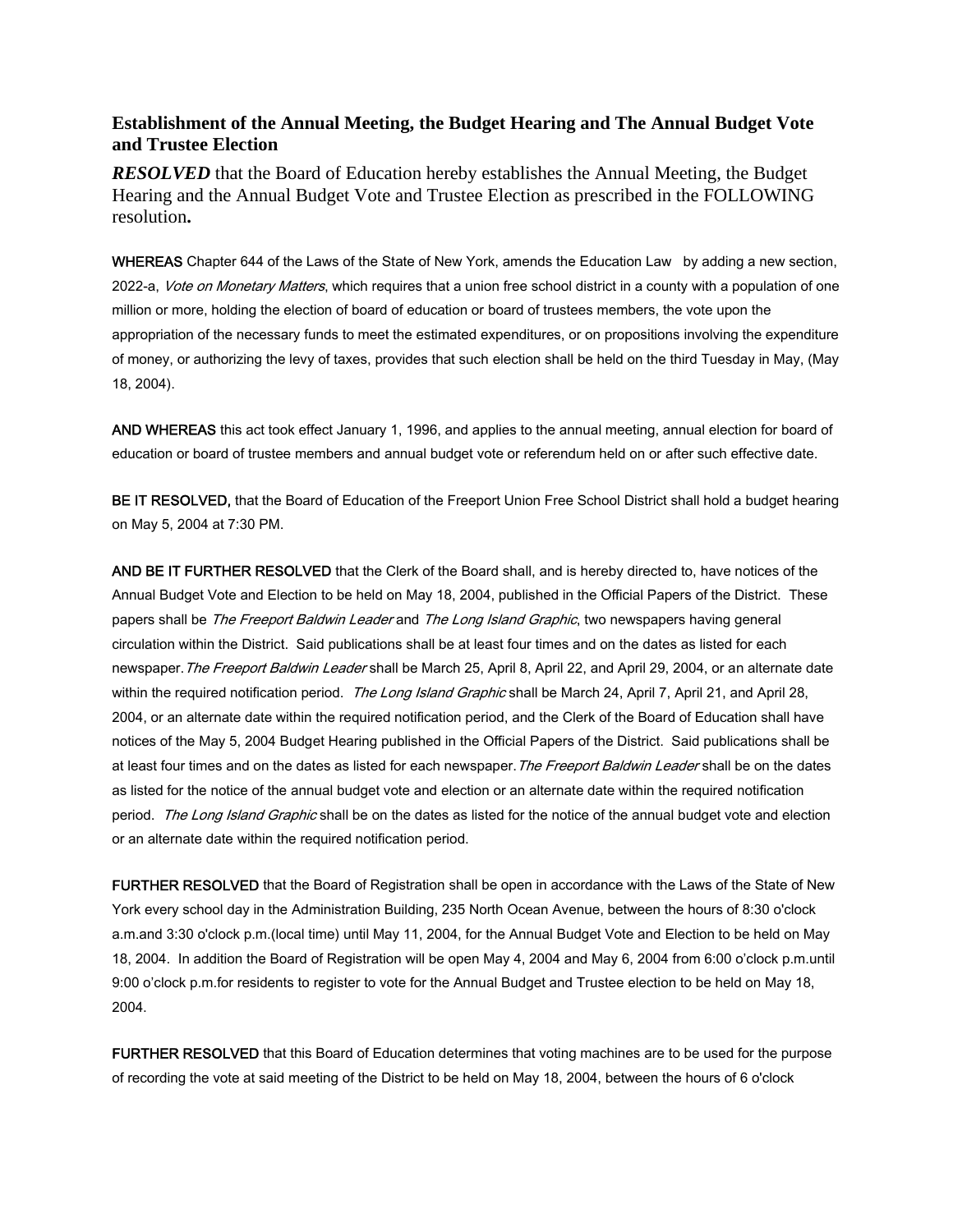a.m.and 9 o'clock p.m.(local time), pursuant to the provisions of the Education Law, and the Clerk of the District is hereby directed to procure such machines as may be necessary for use at said meeting.

BE IT RESOLVED that nominations for the Office of School Trustee shall be filed with the School District Clerk, Administration Building, on or before 5 o'clock p.m.(local time) April 19, 2004, and shall contain at least Forty (40) signatures of qualified voters.

FURTHER RESOLVED that a lottery shall take place on April 20, 2004, at 10:00 a.m.for the purpose of determining candidate placement on the ballot.

BE IT RESOLVED that all questions and propositions for the conduct of the meetings and elections, other than those for the Office of School Trustee, which the qualified voters of the District desire to be placed on the voting machines, shall be filed with the School District Clerk, Administration Building, on or before 5 o'clock p.m.(local time), April 19, 2004 upon the presentation of a petition signed by at least one hundred two (102) qualified voters of the School District.The Board of Education reserves the right to edit or amend any proposition without changing the intent thereof.

BE IT FURTHER RESOLVED that petitions for propositions which are required by law to be included in the notice of the annual meeting must be submitted no later than 5:00 p.m.on or before March 19, 2004 upon the presentation of a petition signed by at least one hundred two (102) qualified voters of the School District. The Board of Education reserves the right to edit or amend any proposition without changing the intent thereof.

BE IT RESOLVED that absentee ballots will be provided for the election of Board members and Budget Vote, in accordance with Education Law of the State of New York, §2018-a.

# **Executive Session**

- At 9:55 p.m., a motion was made by Ms.Coward to go into Executive Session to discuss Collective Bargaining Negotiations.
- The motion was seconded by Ms. Piñeyro and the motion passed.

The vote was: Cattano, Coward, Ellerbe, Piñeyro and Raab.

At 11:23 p.m., on a motion by Mr.Raab and a second Ms.Piñeyro, the Board returned to open session. The vote was: Cattano, Coward, Ellerbe, Piñeyro and Raab.

# **Adjournment**

At 10:27 p.m., with no other business, on a motion by Dr.Cattano and seconded by Ms.Coward, the Board adjourned the meeting. The vote was unanimous: Cattano, Coward, Ellerbe, Piñeyro and Raab.

Respectfully submitted,